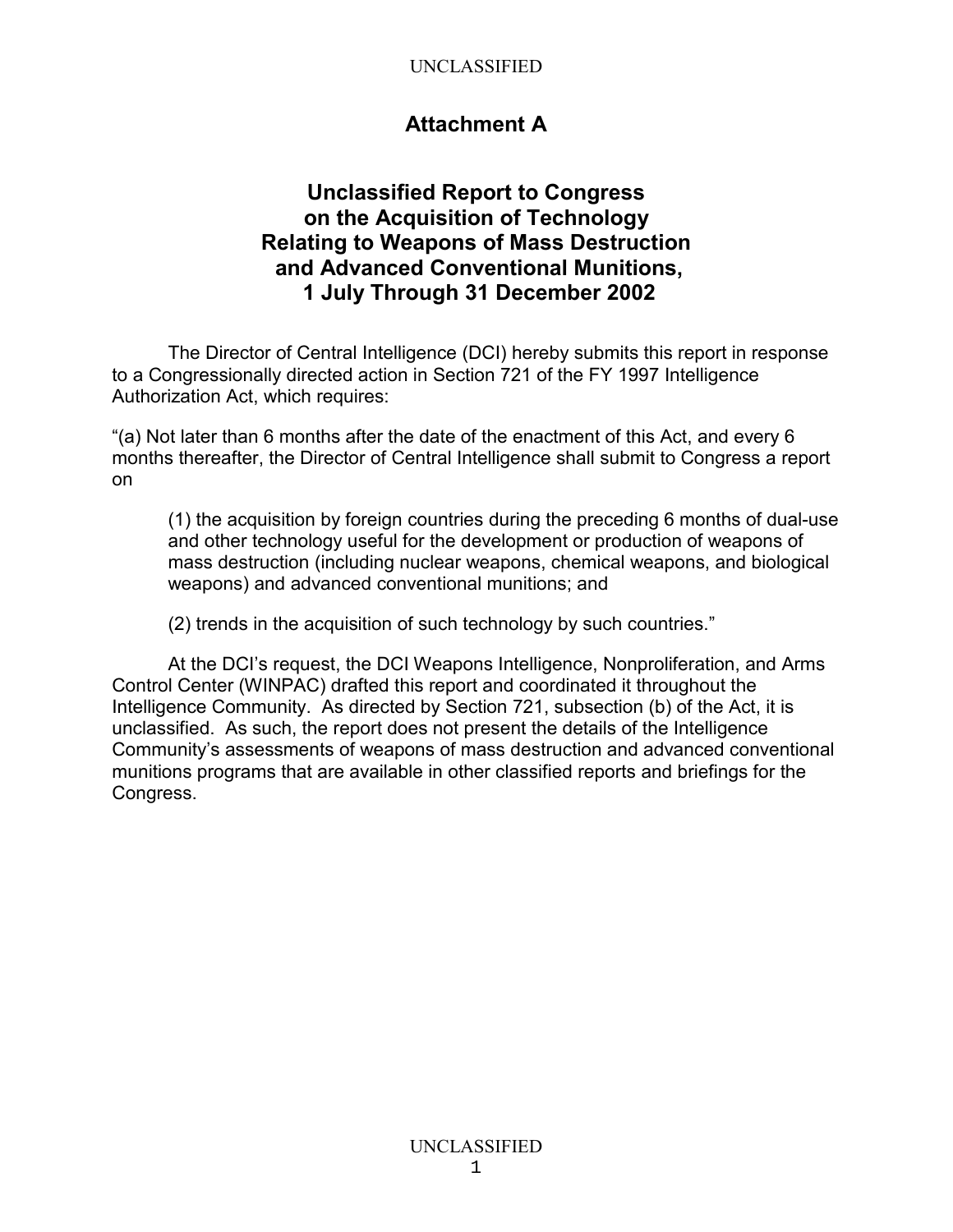# **Acquisition by Country**

*As required by Section 721 of the FY 1997 Intelligence Authorization Act, the following are country summaries of acquisition activities (solicitations, negotiations, contracts, and deliveries) related to weapons of mass destruction (WMD) and advanced conventional weapons (ACW) that occurred from 1 July through 31 December 2002. We have excluded countries that already have established WMD programs, as well as countries that demonstrated little WMD acquisition activity of concern.* 

#### *Iran*

Iran continued to vigorously pursue indigenous programs to produce WMD nuclear, chemical, and biological—and their delivery systems as well as ACW. To this end, Iran continued to seek foreign materials, training, equipment, and know-how. During the reporting period, Iran focused particularly on entities in Russia, China, North Korea, and Europe.

*Nuclear***.** The United States remained convinced that Tehran pursued a nuclear weapons program, counter to its responsibilities as a party to the Nuclear Nonproliferation Treaty (NPT). To bolster its efforts to establish domestic nuclear fuelcycle capabilities, Iran sought technology that can support fissile material production for a nuclear weapons program.

Iran tried to use its civilian nuclear energy program to justify its efforts to establish domestically or otherwise acquire assorted nuclear fuel-cycle capabilities. In August 2002, an Iranian opposition group disclosed that Iran was secretly building a heavy water production plant and a "nuclear fuel" plant. Press reports later in the year confirmed these two facilities using commercial imagery and clarified that the "fuel" plant was a large uranium enrichment facility located at Natanz. Imagery showed that Iran was burying the enrichment facility presumably to hide it and harden it against military attack. Following the press disclosures, Iran announced at the International Atomic Energy Agency (IAEA) September 2002 General Conference that it had "ambitious" nuclear fuel cycle plans and intended to develop all aspects of the entire fuel cycle. By the end of 2002, the IAEA had requested access to the enrichment facility at Natanz, but despite Iran's agreement in principle, the IAEA visit had yet to occur. The IAEA planned to investigate the newly disclosed facilities, including a verification of whether Iran has violated its NPT-required IAEA safeguards agreement in developing these facilities and the related technologies.

Although Iran claimed that its nascent enrichment plant is to produce fuel for Bushehr and other future power reactors, we remained convinced that Iran's true purpose was to develop fissile material production capabilities for nuclear weapons. Even if Iran allowed intrusive IAEA safeguards inspections at Natanz, there is serious risk that Iran could use technology developed there to build a separate covert facility. Although Iran claimed its heavy water plant was for peaceful purposes, Iran has no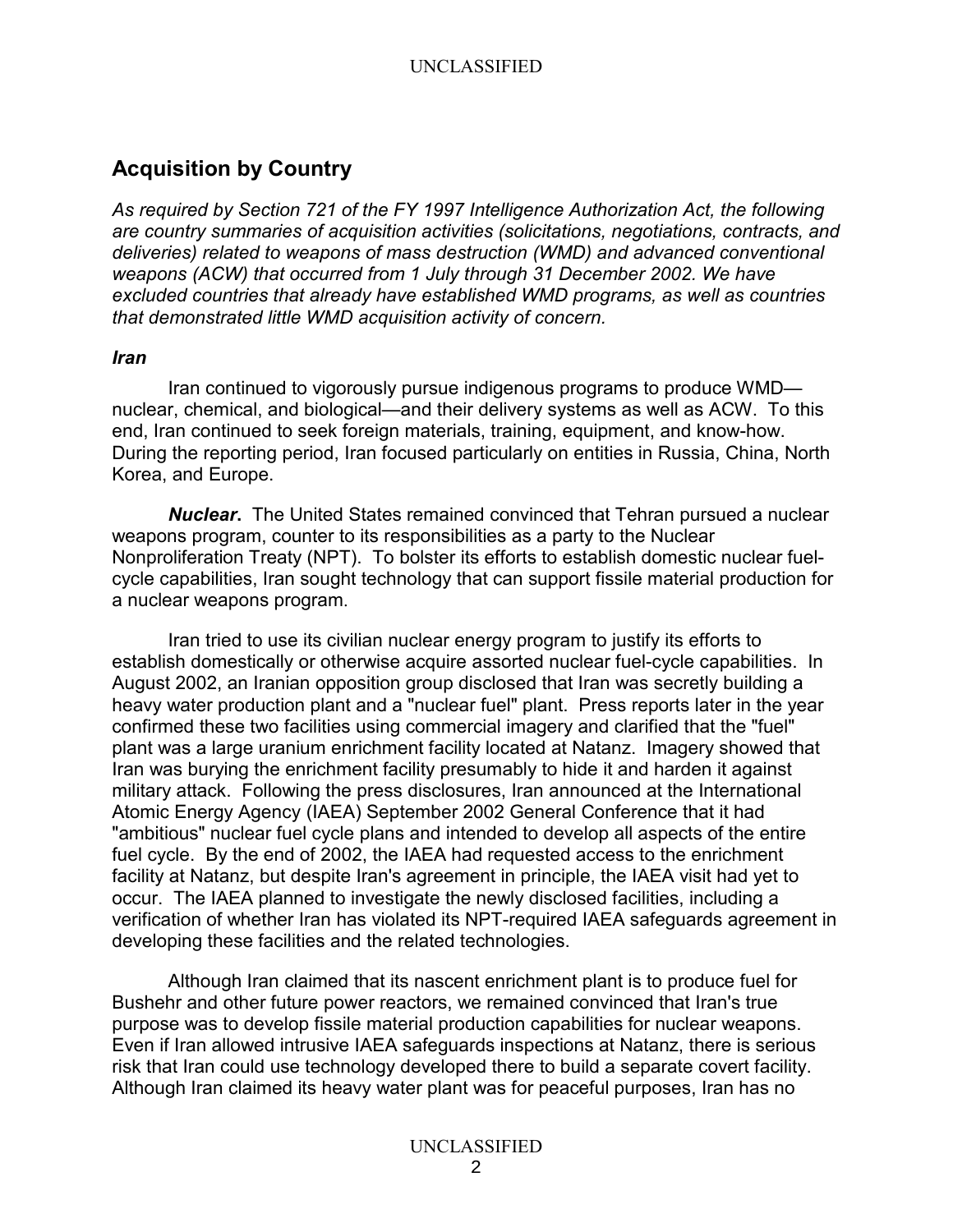large heavy water reactors for which it would need such amounts of heavy water. We believe Iran was pursuing the heavy water option in hopes of eventually building a heavy water reactor to produce plutonium for nuclear weapons. We also suspect that Tehran was interested in acquiring fissile material and technology from foreign suppliers to support its overall nuclear weapons program.

Despite Bushehr being put under IAEA safeguards, Russia's provision of expertise and manufacturing assistance helped Iran to develop its own nuclear technology infrastructure. In addition, facing economic pressures, some Russian entities showed a willingness to provide assistance to other nuclear projects within Iran. For example, an institute subordinate to the Russian Ministry of Atomic Energy (MINATOM) agreed to deliver in late 2000 equipment that was clearly intended for atomic vapor laser isotope separation, a technology capable of producing weaponsgrade uranium. As a result of US protests, the Russian Government halted the delivery of some of this equipment to Iran.

Chinese entities continued to assist a zirconium production facility at Esfahan that will enable Iran to produce cladding for reactor fuel. As an adherent to the NPT, Iran is required to accept IAEA safeguards on its nuclear material. The IAEA's Additional Protocol required states to declare production of zirconium fuel cladding and gave the IAEA the right of access to resolve questions or inconsistencies related to the declarations, but Iran has made no moves to sign the Additional Protocol. Zirconium production was not subject to declaration or inspection.

*Missile*. Ballistic missile-related cooperation from entities in the former Soviet Union, North Korea, and China over the years helped Iran move toward its goal of becoming self-sufficient in the production of ballistic missiles. Such assistance during the second half of 2002 continued to include equipment, technology, and expertise. Iran, already producing Scud short-range ballistic missiles (SRBMs), was in the late stages of developing the Shahab-3 medium-range ballistic missile (MRBM), and announced its development of a new solid-propellant SRBM, the Fateh-110. In addition, Iran publicly acknowledged the development of follow-on versions of the Shahab-3. It originally said that another version, the Shahab-4, was a more capable ballistic missile than its predecessor but later characterized it as solely a space launch vehicle with no military applications. Iran's Defense Minister has also publicly mentioned a "Shahab-5." Such statements strongly suggested that Tehran intends to develop a longer-range ballistic missile capability.

*Chemical*. Iran is a party to the Chemical Weapons Convention (CWC). Nevertheless, during the reporting period it continued to seek chemicals, production technology, training, and expertise from Chinese entities that could further Tehran's efforts at achieving an indigenous capability to produce nerve agents. Iran already stockpiled blister, blood, and choking agents—and the bombs and artillery shells to deliver them—which it previously had manufactured. It probably also had made some nerve agents.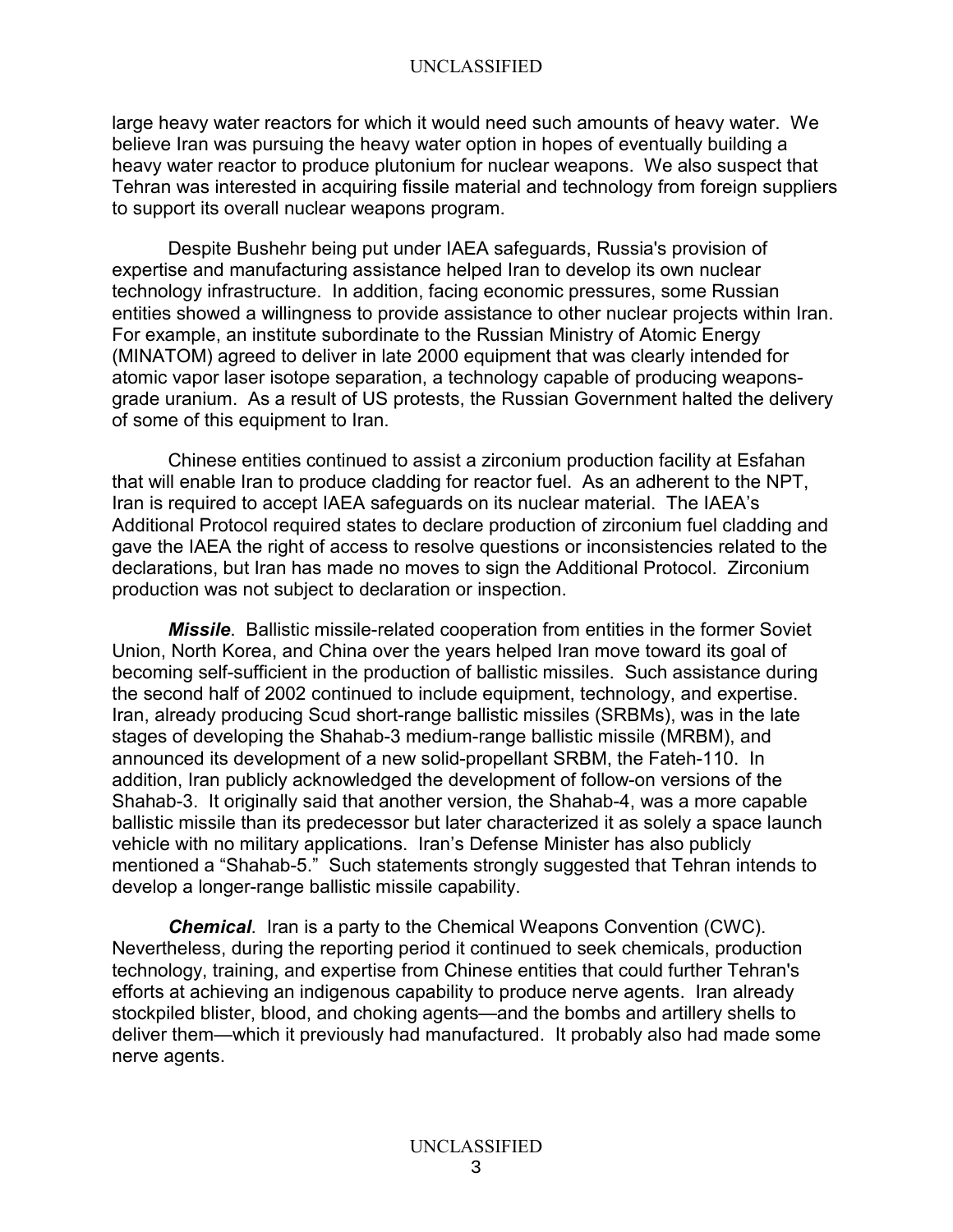*Biological*. Even though Iran is part of the Biological Weapons Convention (BWC), Tehran probably maintained an offensive BW program. Foreign dual-use biotechnical materials, equipment, and expertise--primarily, but not exclusively, from entities in Western Europe and Russia--featured prominently in Iran's procurement efforts. While such materials had legitimate uses, Iran's biological warfare (BW) program also could have benefited from them. It is likely that Iran has capabilities to produce small quantities of BW agents, but has a limited ability to weaponize them.

*Advanced Conventional Weapons*. Iran continued to seek and acquire conventional weapons and production technologies, primarily from Russia, China, and North Korea. Since Russia announced in November 2000 that it was abrogating the Gore-Chernomyrdin Agreement, the Russian and Iranian Governments and firms have engaged in high-level discussions on a wide variety of military services and equipment- including air defense, naval, air and ground weapons, and technologies.

Contract negotiations, which may take years to complete, continued in the months after the signing of a military-technical cooperation agreement in October 2001. Various Russian officials and academicians suggested that sales under this new agreement could, in the next few years, make Iran Russia's third-largest arms customer, after China and India. Until that agreement is concluded, Russia will continue to deliver on existing contracts. Estimates of conventional arms sales to Iran of \$300 million per year would put Iran's share of Russian sales worldwide at roughly 10 percent, compared to more than 50 percent going to China and India.

Iran's search for conventional weapons was global. In particular, Iran capitalized on the specialized weapons services and lower prices that China and North Korea have offered. Elsewhere, Iran sought out products, particularly weapons components and dual-use items, that are superior in quality to those available from Russia or that proved difficult to acquire through normal government channels.

#### *Iraq*

After four years in which it refused UN weapons inspections, on 16 November 2002, Iraq agreed to inspection by the United Nations Monitoring, Verification, and Inspection Commission (UNMOVIC) and the IAEA, and inspections commenced on 27 November 2002. On 7 December 2002, Iraq submitted a 12,200-page weapons declaration under United Nations Security Council Resolution 1441. In that declaration, Iraq still maintained that it possessed no WMD, including BW or CW. A full assessment or verification of that declaration was not completed by the end of 2002, but much of the declaration was a repeat of previous submissions, and in some instances disagreed with what UNMOVIC already knew. On 5 February 2003, US Secretary of State Powell briefed the UN Security Council that US intelligence indicated Iraq actively concealed prohibited activities and materials prior to and during UN weapons inspections.

UNSCR 1441, passed unanimously by the UN Security Council on 8 November 2002, declared Iraq in material breach of its disarmament obligations. Iraq never gave up completely on almost all aspects of its previous WMD and missile programs, and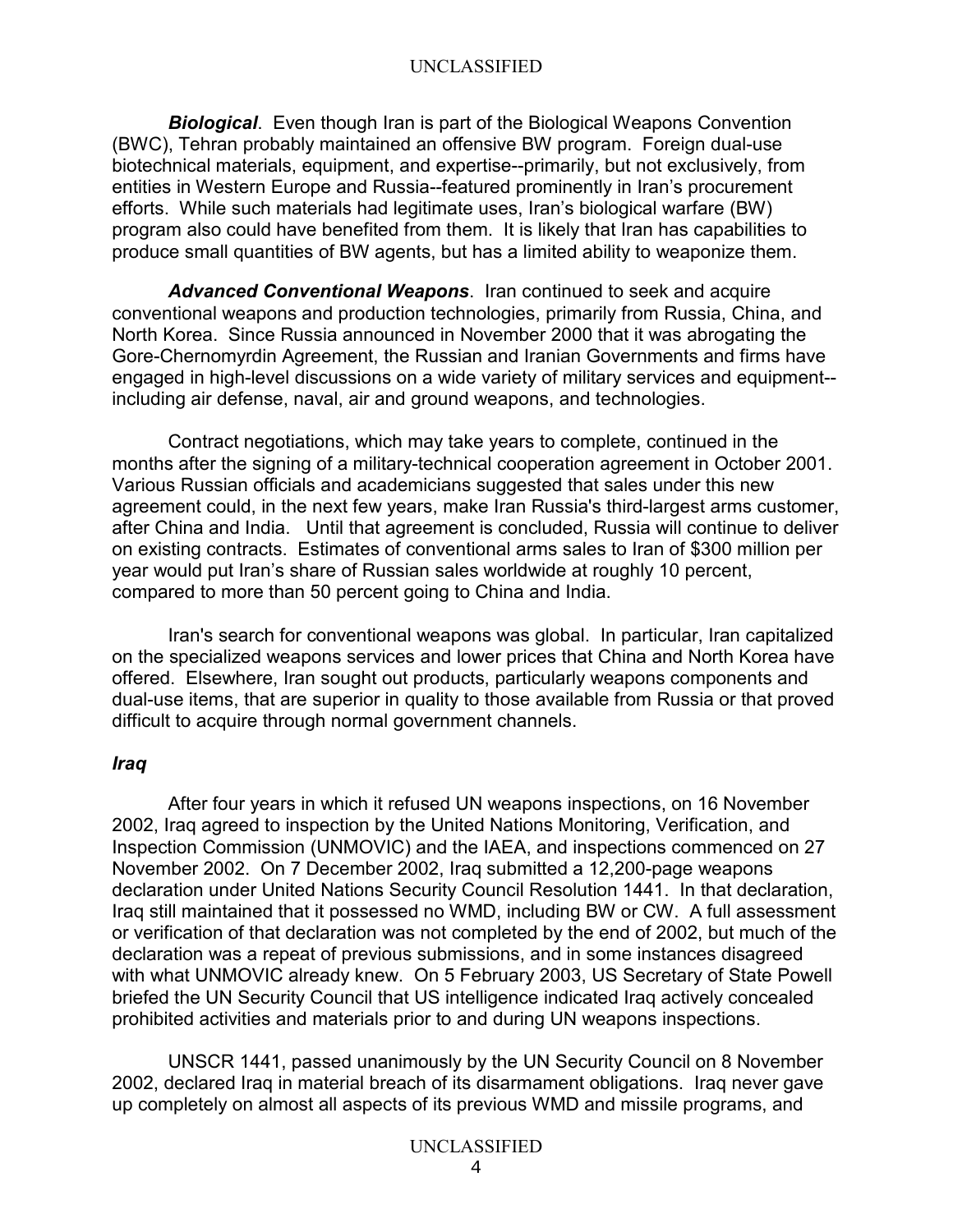continued to pursue ever more elaborate schemes for denial and deception. Between late 1998 and late November 2002, Baghdad denied UN inspectors entry into Iraq, and interfered with automated video monitoring systems previously installed by the UN at known and suspected WMD facilities in Iraq. Also, in recent years and during this reporting period, Baghdad diverted goods contracted under the Oil-for-Food Program for military purposes and increased solicitations and dual-use procurements--outside the Oil-for-Food process--some of which almost certainly went to prohibited WMD, missile, and other weapons programs. Baghdad doubtless also used some of the money it gained through its illicit oil sales to support its WMD efforts.

*Nuclear*. More than ten years of sanctions and the loss of much of Iraq's physical nuclear infrastructure under IAEA oversight have not diminished Saddam's interest in acquiring or developing nuclear weapons. Iraq's efforts to procure tens of thousands of proscribed high-strength aluminum tubes were of significant concern. All intelligence experts agreed that Iraq remained intent on acquiring nuclear weapons and that these tubes, if modified, could be used in a centrifuge enrichment program. Most intelligence specialists assessed this to be the intended use, but some believed that these tubes were probably intended for use as casings for tactical rockets.

Before the 1991 Gulf War, Iraq had an advanced nuclear weapons development program that focused on building an implosion-type weapon using highly enriched uranium. Baghdad attempted a variety of uranium enrichment techniques, the most successful of which were the electromagnetic isotope separation (EMIS) and gas centrifuge programs. After its 1990 invasion of Kuwait, Iraq initiated a crash program to divert IAEA-safeguarded, highly enriched uranium from its Soviet- and French-supplied reactors, but the onset of hostilities ended this effort. Defector reports provided tipoffs and IAEA inspectors (prior to 1998) made significant strides toward dismantling Iraq's pre-1991 nuclear weapons program, but Baghdad still has not provided complete information on all aspects of its nuclear program. In the absence of inspections from 1998 to late 2002, however, most analysts assessed that Iraq had reconstituted its nuclear program--unraveling the IAEA's hard-earned accomplishments. Since inspections restarted in late 2002, IAEA/INVO inspectors had not uncovered evidence of a reconstituted nuclear weapons program.

Iraq withheld significant details relevant to its nuclear program, including procurement information, technical documents, experimental data, accounting of materials, foreign assistance, and weapons design, and the role of Iraqi security services in concealing its nuclear facilities and activities.

Iraq largely retained its cadre of nuclear scientists and technicians, its program documentation, and sufficient dual-use manufacturing capabilities to support a reconstituted nuclear weapons program. Iraqi media reported numerous meetings between Saddam and nuclear scientists over the past two years, which signaled Baghdad's continued interest in reviving a nuclear program.

During the last half of 2002, Iraq's international trade expanded and provided growing access to nuclear-related technology and materials, and potential access to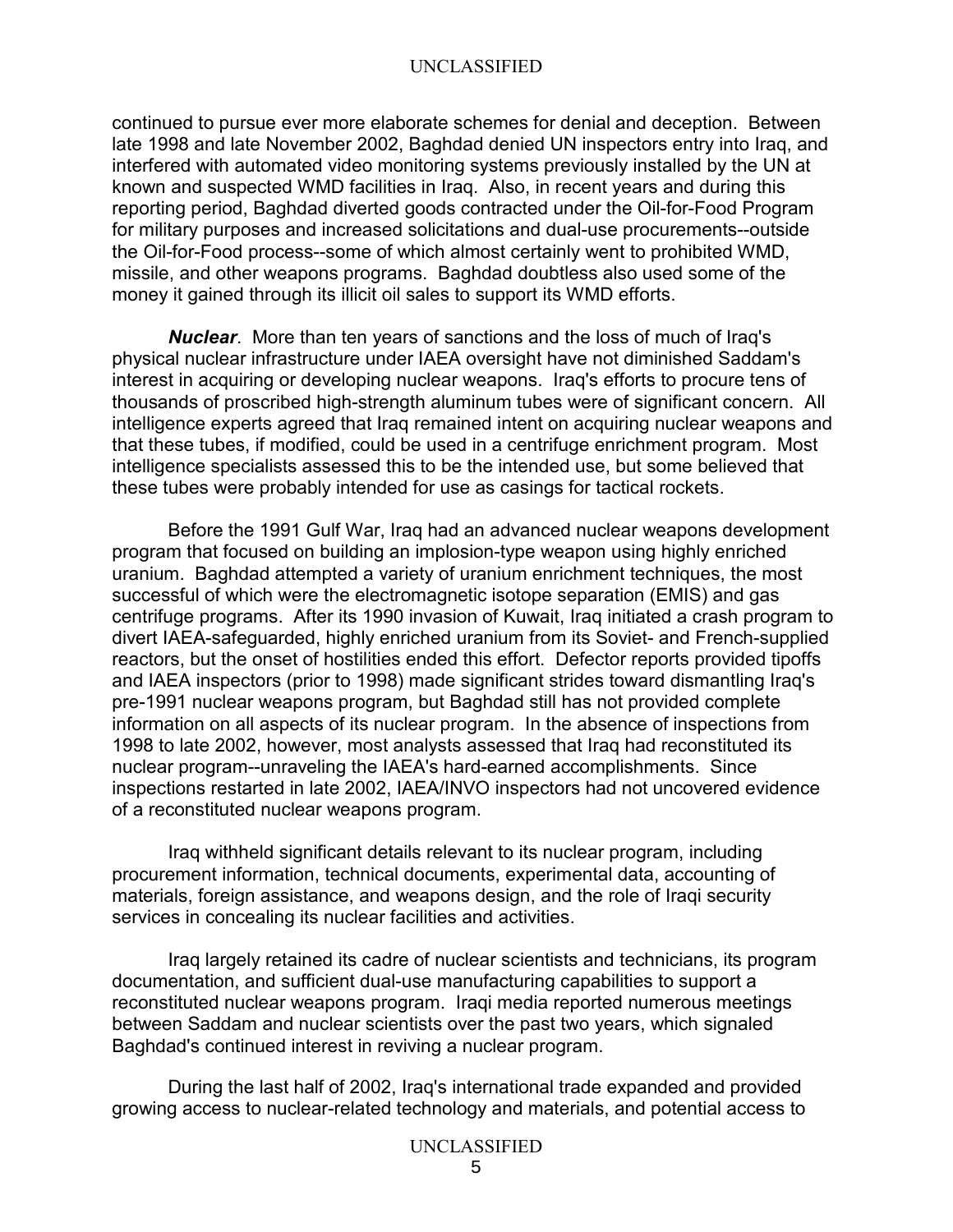foreign nuclear expertise. An increase in dual-use procurement activity in recent years might have supported a reconstituted nuclear weapons program. The acquisition of sufficient fissile material remained Iraq's principal hurdle in developing a nuclear weapon. Iraq was unlikely to produce indigenously enough weapons-grade material for a deliverable nuclear device for five to seven years. Baghdad could have produced a nuclear weapon within a year if it had procured weapons-grade fissile material abroad.

*Missile*. Iraq developed ballistic missiles that have flown beyond the 150 kilometer range limitation established under UNSCR 687. During the 1970s and 1980s, Iraq purchased 819 Scud B missiles from the USSR. Hundreds of these 300-km range missiles were used to attack Iranian cities during the Iran-Iraq War. Beginning in 1987, Iraq converted many of these Soviet Scuds into extended-range variants, some of which were fired at Tehran; some were launched during the Gulf war, and others remained in Iraq's inventory at war's end. Iraq admitted filling at least 75 of its Scud warheads with chemical or biological agents and deployed these weapons for use against Coalition forces and regional opponents, including Israel in 1991. UNSCOM also discovered that some missiles had been armed with biological agents.

Most of the approximately 90 Scud-variant missiles Saddam fired at Israel, Saudi Arabia, and Bahrain during the 1991 Gulf war were al-Husayn variants that the Iraqis modified by decreasing the payload weight and lengthening the airframe to increase propellant capacity, which extended the range to 650 km.

Baghdad developed other longer-range missiles based on Scud technology, including the 900-km al-Abbas. Iraq designed follow-on multi-stage and clustered medium range ballistic missile (MRBM) concepts with intended ranges up to 3,000 km. Iraq also had a program to develop a two-stage missile, called the Badr-2000, using a large solid-propellant motor first stage with an estimated range of 750 to 1,000 km.

Based on discrepancies in Baghdad's declarations and in numerous intelligence reports over the past decade from sources inside Iraq, we assessed that Iraq retained a small force of up to a few dozen Scud-variant missiles and an undetermined number of launchers and warheads. Further, Iraq never explained the disposition of advanced missile components, such as guidance and control systems, that it could not produce on its own and that would be critical to developmental programs.

Iraq continued to work on shorter-range ballistic missiles, the liquid-propellant al-Samoud-II and the solid-propellant al-Fat'h short-range ballistic missiles (SRBMs). The al-Fat'h was formerly known as the Ababil-100. Iraq admitted and we know from intelligence that the al-Samoud-II and the al-Fat'h SRBMs both flew beyond the 150-km UN limit. Both missiles were tested aggressively and deployed to military units. In advance of UN inspections, Iraq moved components and support equipment of the al-Fat'h missile from the al-Musayyib rocket test facility and from the Ibn al Haytham facility in November 2002.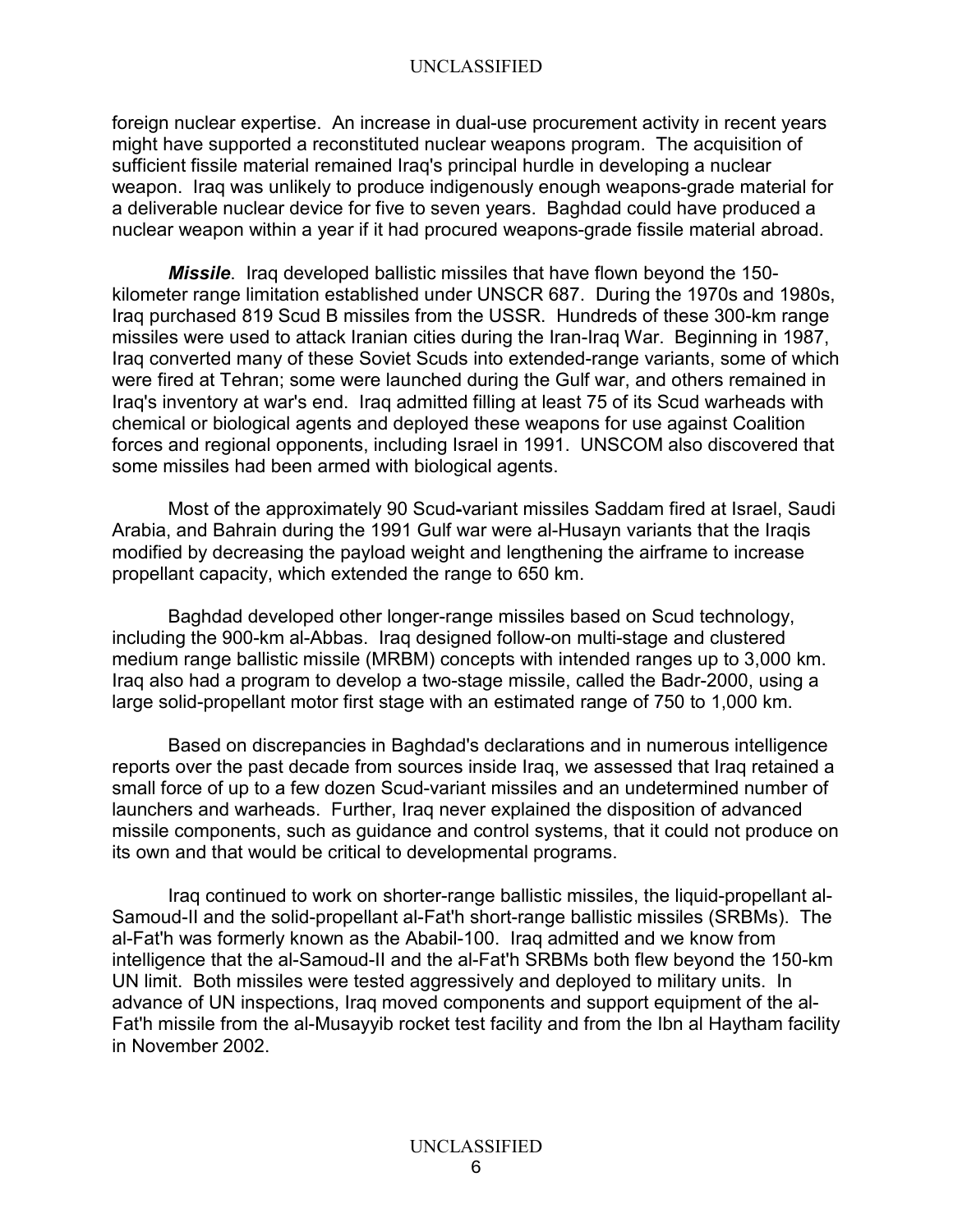Other evidence strongly suggested that Iraq modified missile testing and production facilities to produce even longer-range missiles. The Al-Rafah-North Liquid Propellant Engine Research, Development, Testing, and Evaluation (RDT&E) Facility was Iraq's principal site for the static testing of liquid propellant missile engines. Baghdad had been building a new test stand there that was much larger than the test stand associated with al-Samoud engine testing and the defunct Scud engine test stand. A plausible explanation for this test facility was that Iraq intended to test engines for longer-range missiles prohibited under UNSCR 687. We also had separate information that suggested that Iraq pursued a longer-range liquid-propellant missile capable of flying beyond 1,200 km.

The Al-Mutasim Solid Rocket Motor and Test Facility, previously associated with Iraq's Badr-2000 solid-propellant missile program, was rebuilt and expanded in recent years. The Al-Mutasim site supported solid-propellant motor assembly, rework, and testing for the UN-authorized Ababil-100, but the size of certain facilities there, particularly those newly constructed between the assembly rework and static test areas, suggested that Baghdad was preparing to develop systems that are prohibited by the UN.

At the Al-Mamoun Solid Rocket Motor Production Plant and RDT&E Facility, the Iraqis, since the December 1998 departure of inspectors, rebuilt structures damaged during the Gulf war and dismantled by UNSCOM that originally were built to manufacture solid-propellant motors for the Badr-2000 program. UNMOVIC reported that this reconstruction included a building and two casting chambers that UNSCOM had dismantled because they were used to cast Badr-2000 motors. Also at Al-Mamoun, the Iraqis rebuilt two structures used to house the solid- propellant mixers for the Badr-2000 missile.

Iraq managed to rebuild and expand its missile development infrastructure under sanctions. Iraqi intermediaries sought production technology, machine tools, and raw materials, in violation of the arms embargo. UNMOVIC reported that Iraq illegally imported 380 SA-2/Volga engines. These were the same engines used in the al-Samoud 2 SRBM, and some were imported as recently as December 2002--when UNMOVIC inspectors were already in Iraq. The Iraqis completed a new ammonium perchlorate production plant at Al-Mamoun that supported Iraq's solid propellant missile program. Ammonium perchlorate is a common oxidizer used in solid-propellant missile motors. Baghdad would not have been able to complete this facility without technical and material assistance from abroad. In August 1995, Iraq was caught trying to acquire sensitive ballistic missile guidance components, including gyroscopes originally used in Russian strategic nuclear submarine-launched ballistic missiles, which demonstrated that Baghdad had pursued proscribed, advanced, long-range missile technology for some time. Iraqi officials admitted that, despite international prohibitions, they had received a similar shipment earlier that year.

*Chemical*. Renewed UN inspections in Iraq produced no substantial evidence of continued efforts on Iraqi CW during 2002. However, it was likely that Iraq sanitized the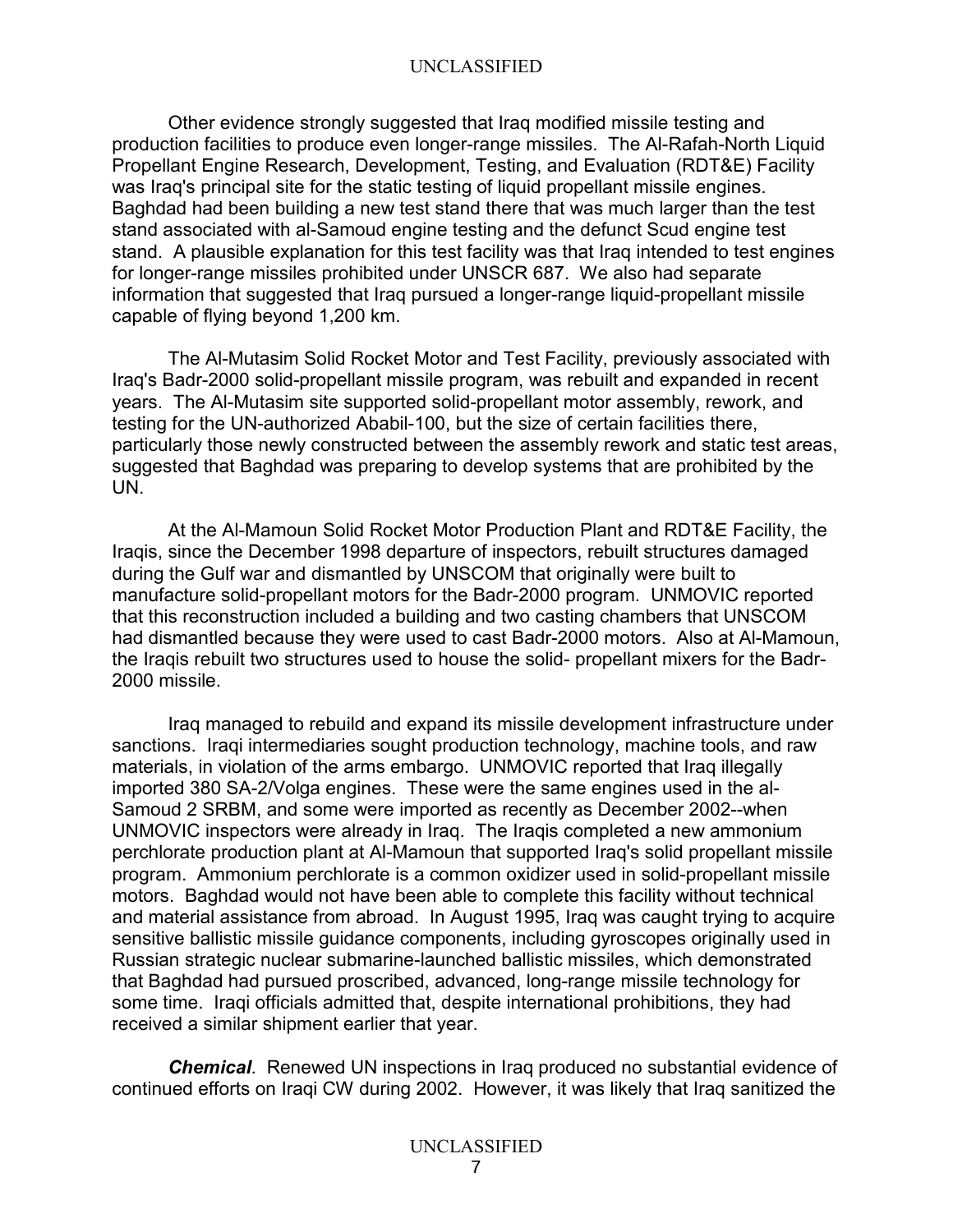ammunition dump at Taji for chemical weapons in November and December 2002, in anticipation of UN inspections. Iraq also bulldozed earth from large portions of the al-Musayyib chemical complex in July 2002, possibly in order to conceal evidence of CW.

We believed that, since December 1998, Iraq increased its capability to pursue chemical warfare (CW) programs. After both the Gulf war in 1991 and Operation Desert Fox in December 1998, Iraq rebuilt key portions of its chemical production infrastructure for industrial and commercial use, as well as former dual-use CW production facilities and missile production facilities. Iraq attempted to purchase numerous dual-use items for, or under the guise of, legitimate civilian use. The suspension of UN inspections in December 1998 increased the risk of diversion of such equipment. In addition, Iraq admitted in December 2002 to repairing and installing equipment that had previously been destroyed under UNSCOM supervision. The equipment was reinstated at a civilian chemical plant and was also used at CW-related facilities, which produced chlorine and other chemicals. Some of these facilities could have been converted fairly quickly for production of CW agents.

UNSCOM reported to the UN Security Council in December 1998 that Iraq also continued to withhold information related to its CW program. For example, an Iraqi Air Force document--previously seized from UNSCOM inspectors but subsequently handed back over to UNMOVIC--indicated that Iraq had not used as many CW munitions during the Iran-Iraq war in the 1980s as had been declared by Baghdad. The discrepancy indicated that Iraq may have hidden an additional 6,000 CW munitions.

*Biological*. The last part of 2002 that saw UN inspections renewed inside Iraq neither proved ongoing Iraqi BW work nor satisfactorily addressed any of the many outstanding BW concerns, but Baghdad continued to pursue a BW program during the second half of 2002. For example, imagery indicated that Iraq moved material out of the Amiriyah Serum and Vaccine Institute in November 2002 in anticipation of UN inspections.

Iraq in 1995 admitted to having an offensive BW program, but UNSCOM was unable to verify the full scope and nature of Iraq's efforts. UNSCOM assessed that Iraq was maintaining a knowledge base and industrial infrastructure that could be used to produce quickly a large amount of BW agents at any time. In addition, Iraq continued dual-use research that could improve BW agent R&D capabilities. On 5 February 2003, US Secretary of State Powell presented to the UN Security Council information from multiple human sources that indicated the existence of mobile biological agent production units.

*Advanced Conventional Weapons*. During the last six months of 2002, Iraq aggressively continued to seek advanced conventional warfare (ACW) equipment and technology. A thriving gray arms market and porous borders allowed Baghdad to acquire smaller arms, combat support equipment, maintenance services, and components for larger arms, such as spare parts for aircraft, air defense systems, and armored vehicles. Iraq also acquired some dual-use and production items that have application in the ACW arena through the Oil-For-Food program. Iraq developed and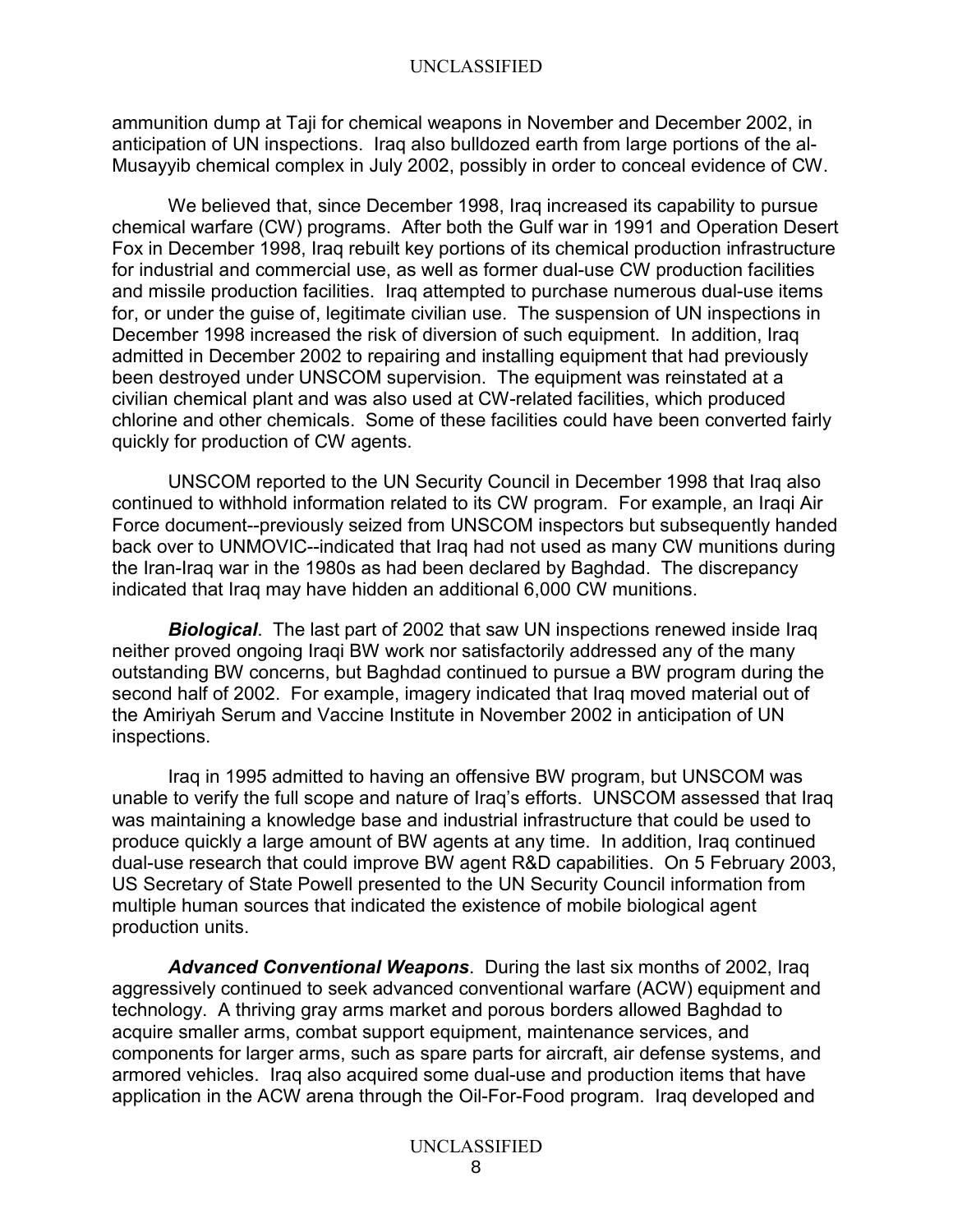tested unmanned aerial vehicles (UAVs) smaller than the full-size jet aircraft it previously tried to use. Some of these smaller UAVs were well suited for dispensing chemical and biological agents.

### *North Korea*

*Nuclear*. The United States had been suspicious that North Korea has been working on uranium enrichment for several years. However, we did not obtain clear evidence indicating that North Korea had begun acquiring material and equipment for a centrifuge facility until mid-2002.

In 2001, North Korea began seeking centrifuge-related materials in large quantities. It also obtained equipment suitable for use in uranium feed and withdrawal systems. North Korea's goal appeared to be a plant that could produce enough weapons-grade uranium for two or more nuclear weapons per year when fully operational. We continued to monitor and assess North Korea's nuclear weapons efforts which, given the North's closed society and the obvious covert nature of the program, remains a difficult intelligence collection target.

In December 2002, North Korea announced its intention to resume operation of nuclear facilities at Yongbyon, which had been frozen under the terms of the 1994 US-North Korea Agreed Framework. IAEA seals and monitoring equipment were removed and disabled, and IAEA inspectors expelled from the country.

*Missile*. North Korea also has continued procurement of raw materials and components for its extensive ballistic missile programs from various foreign sources. In the second half of 2002, North Korea continued to abide by its voluntary moratorium on flight tests, but announced it may reconsider its September offer to extend the moratorium beyond 2003. The multiple-stage Taepo Dong-2—capable of reaching parts of the United States with a nuclear weapon-sized payload—may be ready for flight-testing. The North probably also worked on improvements to its current design. North Korea was nearly self-sufficient in developing and producing ballistic missiles and demonstrated a willingness to sell complete systems and components that enabled other states to acquire longer range capabilities earlier than would otherwise have been possible and to acquire the basis for domestic development efforts.

*Chemical.* North Korea is not a party to the Chemical Weapons Convention (CWC). Pyongyang has acquired dual-use chemicals that could potentially be used to support Pyongyang's long-standing chemical warfare program. North Korea's chemical warfare capabilities included the ability to produce bulk quantities of nerve, blister, choking and blood agent, using its sizeable, although aging, chemical industry. During the last half of 2002, North Korea possessed a sizeable stockpile of these agents and weapons, which it could have employed in a variety of delivery means.

*Biological.* North Korea has acceded to the Biological and Toxin Weapons Convention, but nonetheless has pursued biological warfare (BW) capabilities since the 1960s. Pyongyang acquired dual-use biotechnical equipment, supplies, and reagents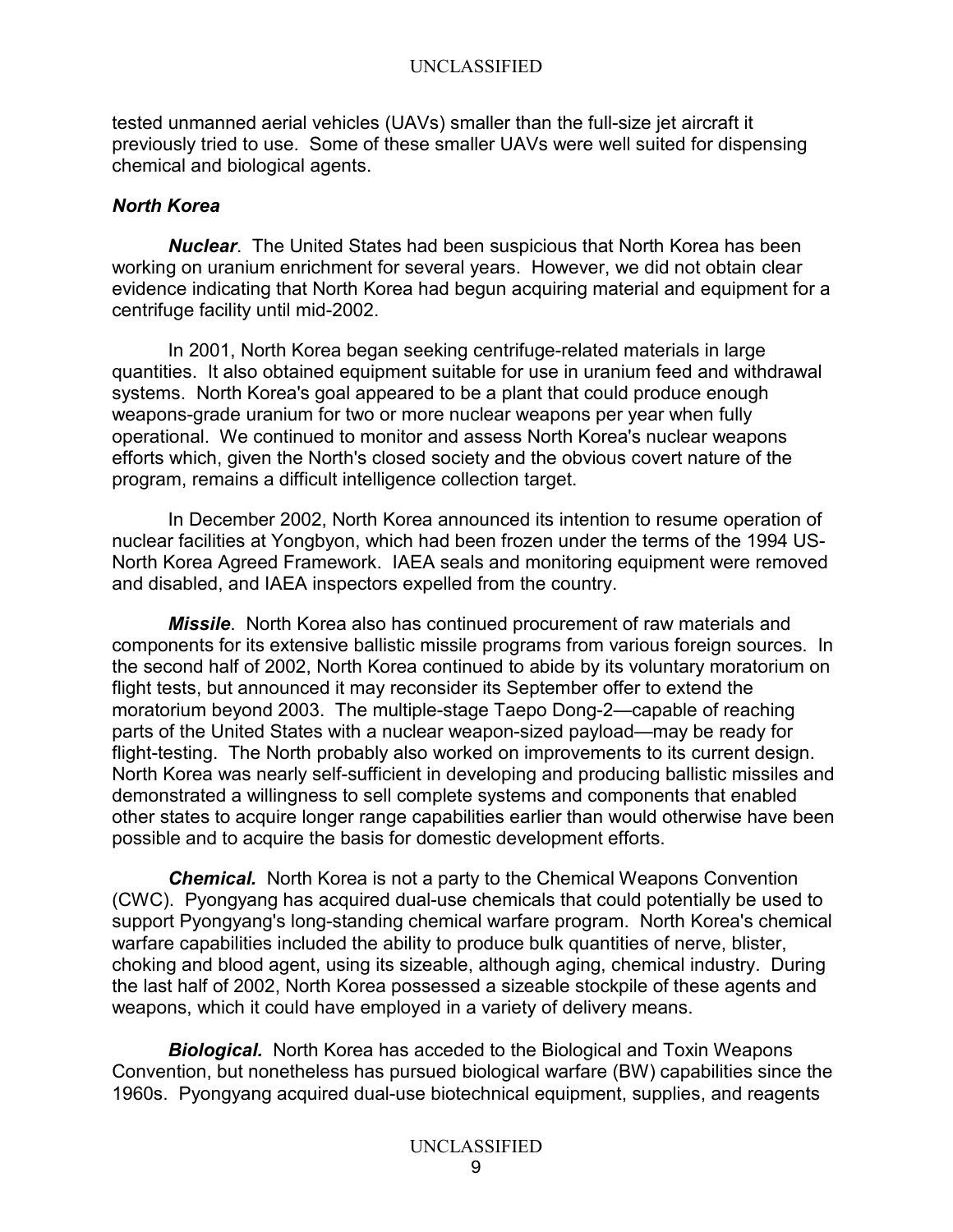that could be used to support North Korea's BW efforts. As of the last half of 2002, North Korea was believed to have possessed a munitions production infrastructure that would have allowed it to weaponize BW agents, and may have such weapons available for use.

## *Libya*

*Nuclear*. An NPT party with full-scope IAEA safeguards, Libya continued to develop its nuclear infrastructure. The suspension of UN sanctions provided Libya the means to enhance its nuclear infrastructure through foreign cooperation and procurement efforts. Tripoli and Moscow continued talks on cooperation at the Tajura Nuclear Research Center and a potential power reactor deal. Such civil-sector work could have presented Libya with opportunities to pursue technologies also suitable for military purposes. In addition, Libya participated in various technical exchanges through which it could have tried to obtain dual-use equipment and technology that could have enhanced its overall technical capabilities in the nuclear area. Although Libya made political overtures to the West in an attempt to strengthen relations, Libya's continued interest--as Qadhafi stated in a televised speech in March 2002--in nuclear weapons and nuclear infrastructure upgrades raised concerns.

*Missile*. The suspension of UN sanctions in 1999 allowed Libya to expand its efforts to obtain ballistic missile–related equipment, materials, technology, and expertise from foreign sources. Outside assistance—particularly from Serbian, Indian, Iranian, North Korean, and Chinese entities—remained critical to its ballistic missile development programs. Libya's capability might still be limited to its Scud-B missiles, but we could not have ruled out that Libya might have extended-range Scuds. With continued foreign assistance, Libya will likely achieve an MRBM capability—a longdesired goal—possibly through direct purchase from North Korea or Iran.

*Chemical and Biological*. Libya also remained heavily dependent on foreign suppliers for CW precursor chemicals and other key related equipment. Following the suspension of UN sanctions, Tripoli reestablished contacts with sources of expertise, parts, and precursor chemicals abroad, primarily in Western Europe. Tripoli still appeared to be working toward an offensive CW capability and eventual indigenous production. Evidence suggested that Libya also sought the capability to develop and produce BW agents.

*Advanced Conventional Weapons*. Following the suspension of UN sanctions, Libyan and Russian firms entered into contracts for conventional weapons, munitions, and upgrades and refurbishment for Libya's existing inventory of Soviet-era weapons.

## *Syria*

*Nuclear*. Syria—an NPT signatory with full-scope IAEA safeguards—has a nuclear research center at Dayr Al Hajar. Russia and Syria have continued their longstanding agreements on cooperation regarding nuclear energy. In principle, broader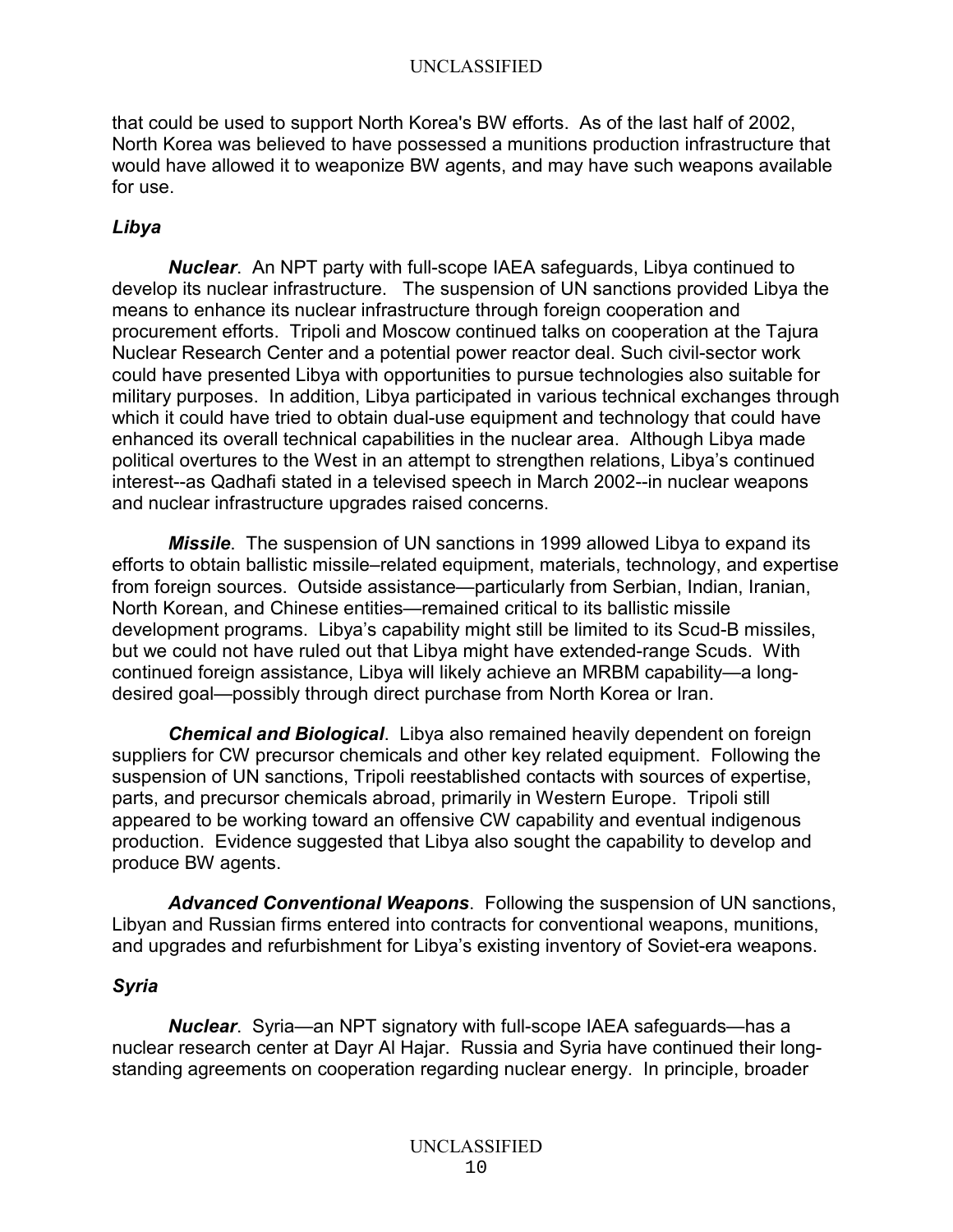access to Russian expertise provided opportunities for Syria to expand its indigenous capabilities to pursue nuclear weapons.

*Missile*. During the second half of 2002, Damascus continued to receive help from abroad to establish a solid-propellant rocket motor development and production capability. Syria's liquid-propellant missile program had and will continue to depend on essential foreign equipment and assistance—primarily from North Korean entities. Damascus also continued its efforts to assemble—probably with North Korean assistance—liquid-propellant Scud missiles. In addition, Syria might be developing longer-range missile programs such as a Scud D or variants with probable assistance from North Korea and Iran.

*Chemical and Biological*. Syria sought CW-related expertise from foreign sources during the reporting period. Damascus already held a stockpile of the nerve agent sarin, but apparently tried to develop more toxic and persistent nerve agents. Syria remained dependent on foreign sources for key elements of its CW program, including precursor chemicals and key production equipment. It is highly probable that Syria also continued to develop an offensive BW capability.

*Advanced Conventional Weapons*. Syria continued to acquire relatively small quantities of ACW—mainly from Russia and other former Soviet-bloc suppliers. But Damascus' outstanding debt to Russia and inability to fund large purchases combined to hamper negotiations for the large quantity of equipment Syria needed to revitalize its aging defense forces. Damascus wanted Russian SA-10 and SA-11 air defense systems, MiG-29 and Su-27 fighters, and T-80 or T-90 main battle tanks, as well as upgrades for the aircraft, armored vehicles, and air defense systems already in its inventory. No breakthroughs in the sales or debt issue were noted, although high-level delegations continued to discuss weapons trade.

### *Sudan*

*Chemical and Biological*. Sudan has aspired to develop a chemical warfare capability since the 1980s and probably received technical assistance from Iraq. Allegations of CW activities in Sudan were not confirmed. Sudan is a party to the CWC, but has only declared the possession of riot control agents. Sudan may be interested in a BW program as well.

*Advanced Conventional Weapons*. During the reporting period, Sudan sought a variety of military equipment from various sources. In the long-running civil war, as well as for a general military modernization campaign, Khartoum is generally sought older, less expensive ACW and conventional weapons that nonetheless offered more advanced capabilities than the weapons of its opponents and their supporters in neighboring countries. We remained concerned that Sudan might seek a ballistic missile capability in the future.

## *Chemical, Biological, Radiological, and Nuclear Terrorism*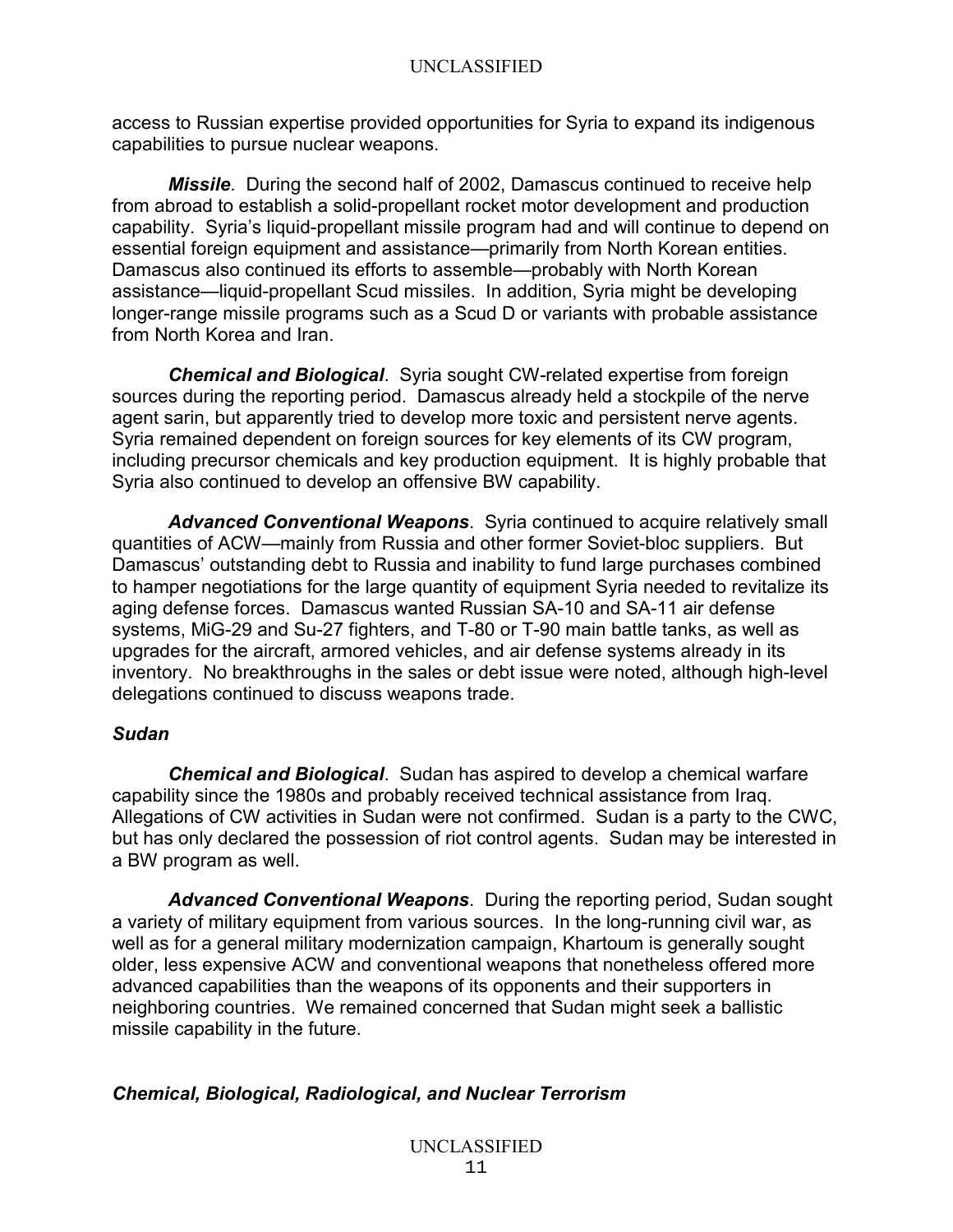The threat of terrorists using chemical, biological, radiological, and nuclear (CBRN) materials continued to rise—particularly in the aftermath of the attacks on 11 September 2001. Many of the 33 designated foreign terrorist organizations and other nonstate actors worldwide have expressed interest in CBRN. Although terrorist groups probably will continue to favor long-proven conventional tactics such as bombings and shootings, arrests in Europe during the second half of 2002 indicate that international mujahidin terrorists were actively plotting to conduct chemical attacks.

Increased publicity surrounding the anthrax incidents since the September 11 attacks has highlighted the vulnerability of civilian and government targets to CBRN attacks.

 One of our highest concerns is al-Qa'ida's stated readiness to attempt unconventional attacks against us. As early as 1998, Usama Bin Ladin publicly declared that acquiring unconventional weapons was "a religious duty."

Terrorist groups worldwide have ready access to information on chemical, biological, radiological, and to some extent, even nuclear weapons, via the Internet, publicly available scientific literature, and scientific conferences, and we know that al-Qa'ida was working to acquire some of the most dangerous chemical agents and toxins. A senior Bin Ladin associate on trial in Egypt in 1999 claimed his group had chemical and biological weapons. Documents and equipment recovered from al-Qa'ida facilities in Afghanistan show that Bin Ladin had a more sophisticated unconventional weapons research program than was previously known.

International mujahidin who undertook poison training at al-Qa'ida camps in Afghanistan have implemented what they learned. French police seized a chemical contamination suit and arrested a terrorist cell in December 2002 that allegedly was planning an attack using chemical agents. We know that at least one related group had ricin toxin in London at that same time for a future terrorist attack.

We also know that al-Qa'ida has ambitions to acquire or develop nuclear weapons and was receptive to any outside nuclear assistance that might become available. In February 2001, during the trial on the al-Qa'ida bombings of the American Embassies in Tanzania and Kenya, a government witness—Jamal Ahmad Fadl testified that al-Qa'ida pursued the sale of a quantity of purported enriched uranium (which in fact probably was scam material) in Sudan in the early 1990s.

We assessed that terrorist groups were capable of conducting attacks using radiological dispersal devices, at least in their cruder versions--i.e., ones that would not cause large-scale casualties, even though they could have caused tremendous psychological effects, particularly on an ill-informed public, and possibly created considerable economic disruption as well. This type of threat first appeared in November 1995 when Chechen rebels placed a package containing radioactive cesium on a bench in Moscow's Izmailovo Park. In addition, we were alert to the very real possibility that al-Qa'ida or other terrorist groups might have also tried to launch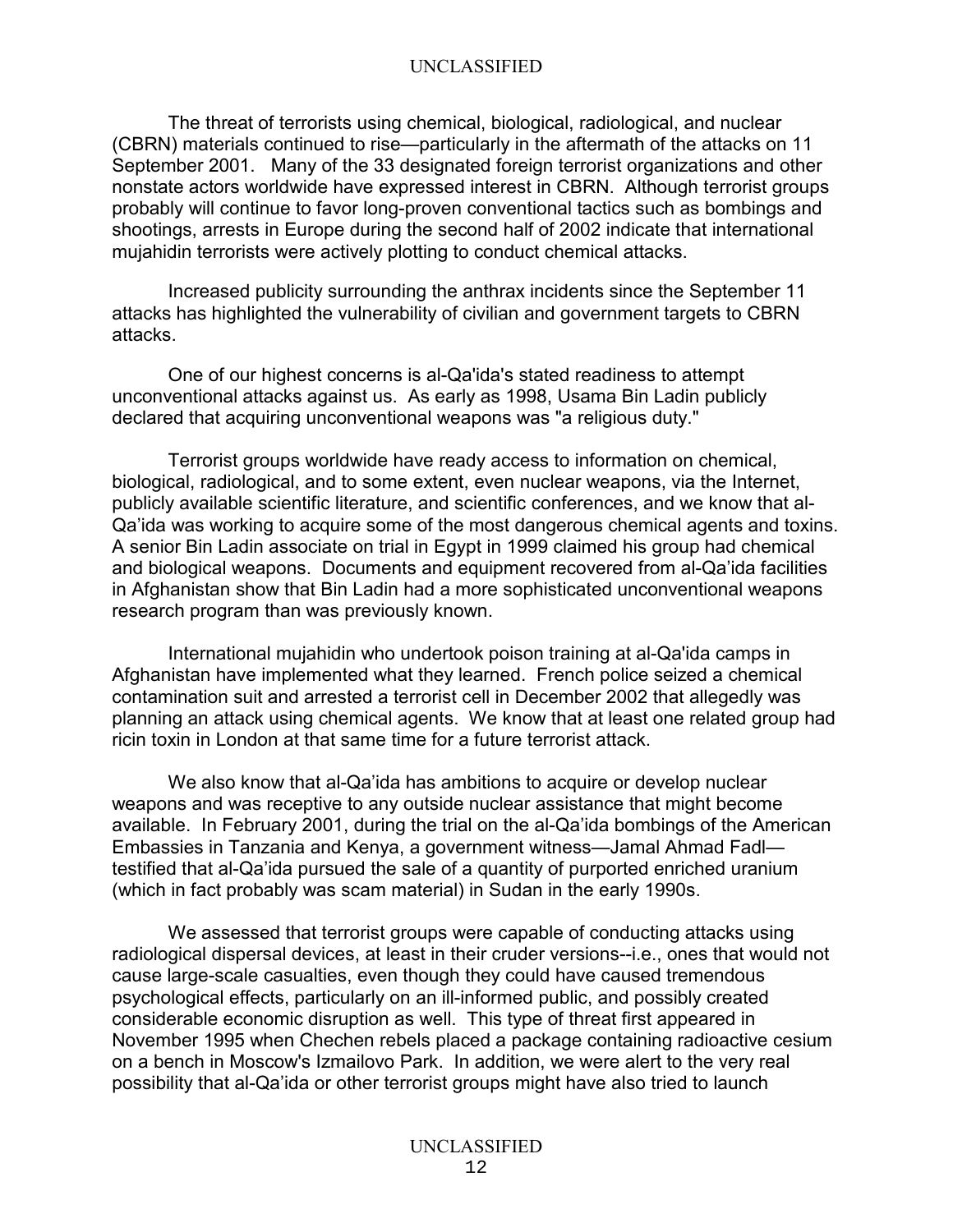conventional attacks against the chemical or nuclear industrial infrastructure of the United States to cause panic and economic disruption.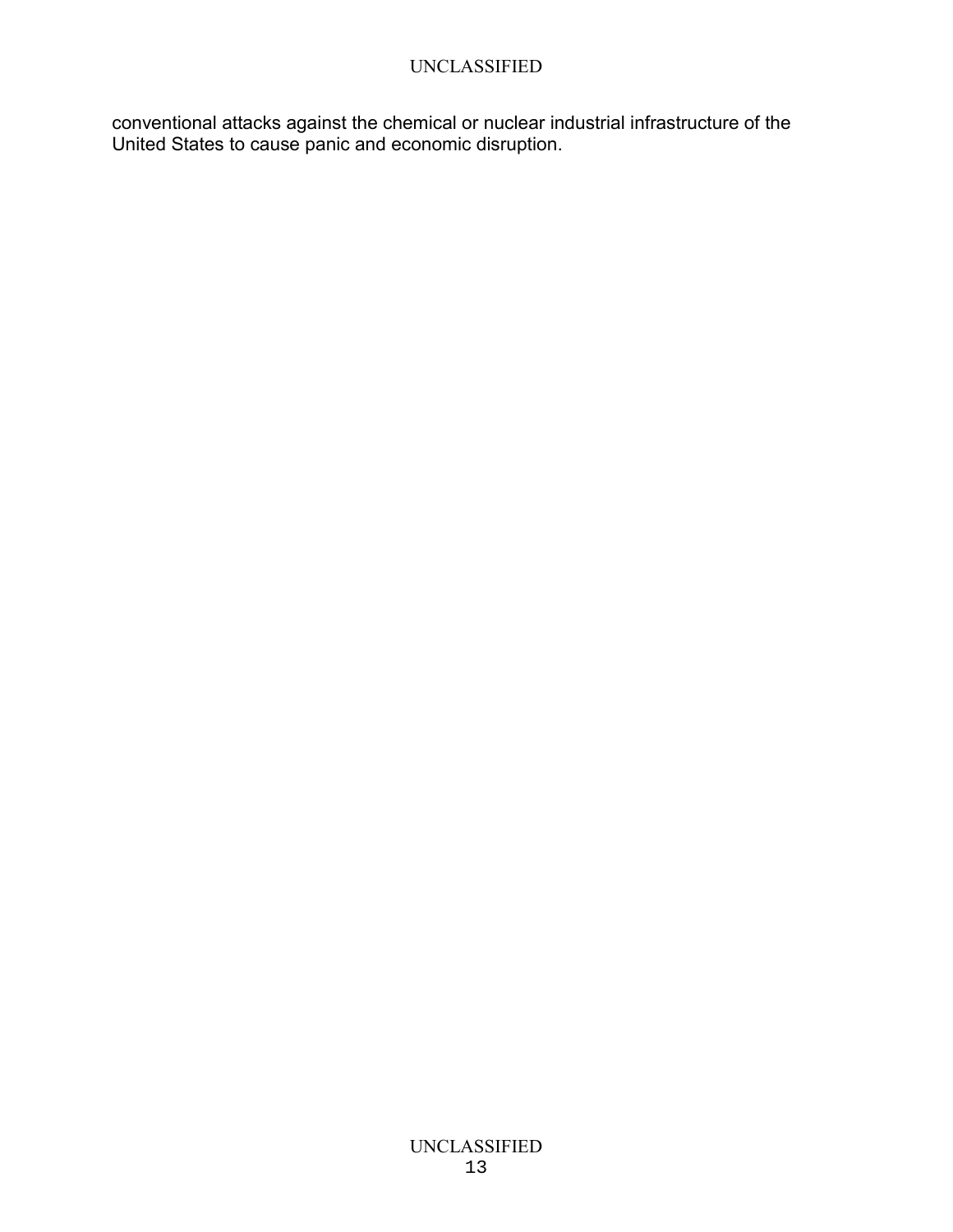# **Key Suppliers**

## *Russia*

Russia's cash-strapped defense, biotechnology, chemical, aerospace, and nuclear industries continued to be eager to raise funds via exports and transfers. In addition, some Russian universities and scientific institutes showed a willingness to earn much-needed funds by providing WMD or missile-related teaching and training for foreign students. Given the large potential proliferation impact of such exports, transfers, and training, monitoring the activities of specific entities as well as the overall effectiveness of the Russian Government's nonproliferation regime remained a high priority.

*Nuclear*. During the second half of 2002, Russia continued to play a key role in supporting civilian nuclear programs in Iran, primarily the Bushehr Nuclear Power Plant project. The ostensible purpose of Russian assistance to Iran's nuclear infrastructure was for civilian applications, but we assessed that such support enhanced Tehran's ability to support a nuclear weapons development effort.

President Putin in May 2000 amended the presidential decree on nuclear exports to allow Russia in exceptional cases to export nuclear materials, technology, and equipment to countries that do not have full-scope IAEA safeguards. For example, Russia supplied India with material for its civilian nuclear program in 2001.

*Missile*. Russian entities during the reporting period continued to supply a variety of ballistic missile-related goods and technical know-how to countries such as Iran, India, and China. Iran's earlier success in gaining technology and materials from Russian entities helped to accelerate Iranian development of the Shahab-3 MRBM, and continuing Russian entity assistance most likely supported Iranian efforts to develop new missiles and increase Tehran's self-sufficiency in missile production.

*Chemical and Biological*. During the second half of 2002, Russian entities remained a key source of dual-use biotechnology equipment and expertise for Iran. Russia's biological and chemical expertise made it an attractive target for Iranians who sought technical information and training on BW and CW agent production processes.

*Advanced Conventional Weapons*. Russia continued to be a major supplier of conventional arms. Following Moscow's abrogation of the Gore-Chernomyrdin agreement in November 2000, Russian officials stated that they saw Iran as a significant source of potential revenue from arms sales and believed that Tehran could become Russia's third-largest conventional arms customer after China and India. In 2001, Russia was the primary source of ACW for China, Iran, Libya, and Sudan, and one of the largest sources for India. As an example, Russia actively marketed its thermobaric weapons at international arms shows.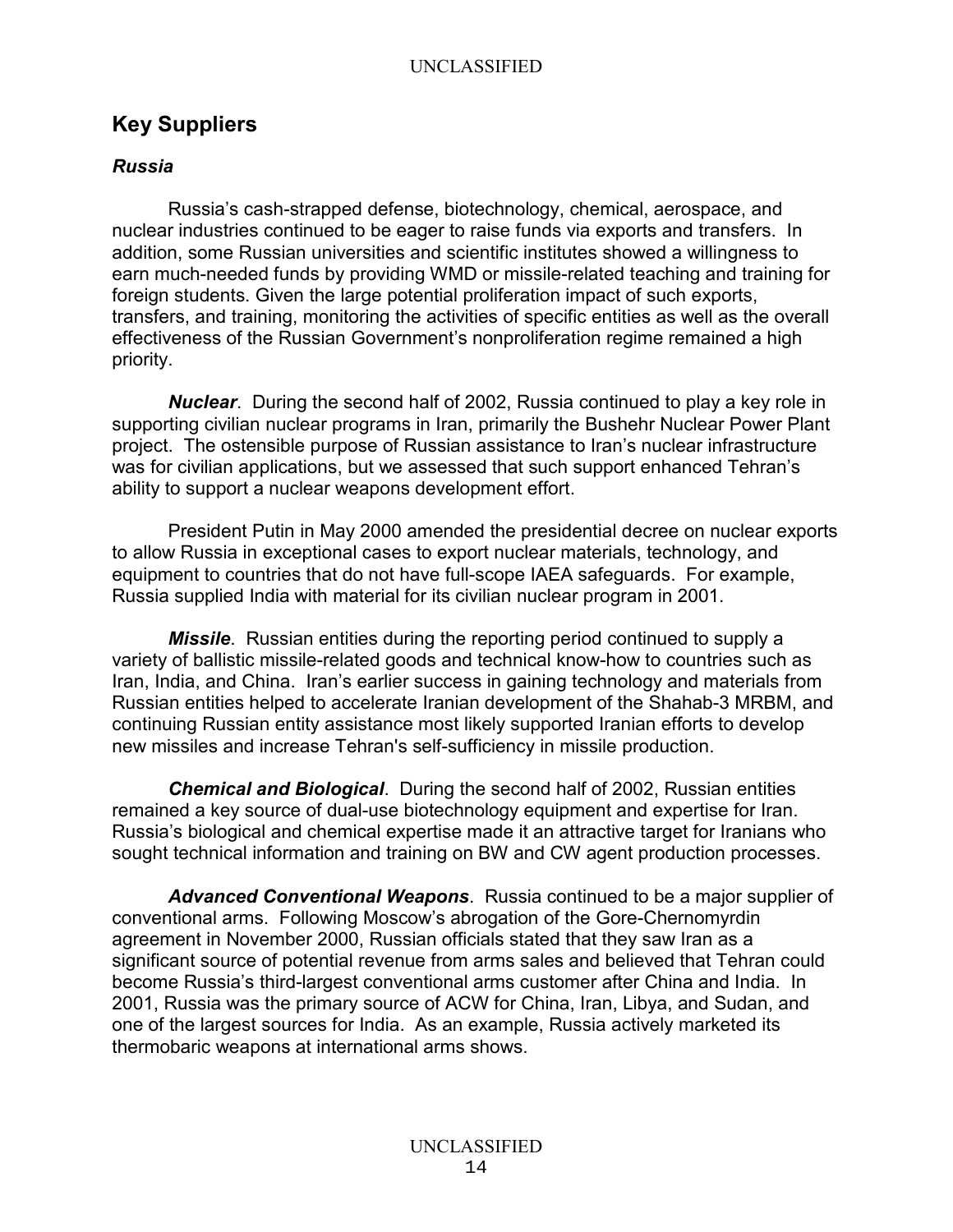Russia continued to be the main supplier of technology and equipment to India's and China's naval nuclear propulsion programs. In addition, Russia discussed leasing nuclear-powered attack submarines to India.

*Export Controls.* The Duma enacted new export control legislation in 1999, and Putin in 2000 and 2001 reorganized the export control bureaucracy to establish an interdepartmental export control coordinating body, the Export Control Commission of the Russian Federation. This organization was to establish federal oversight over export control, including compliance with international export control standards. Further, in 2001, Putin signed into effect several of the new law's implementing decrees, which updated export control lists for biological pathogens, chemicals, missiles, and related dual-use technologies and equipment. In May 2002, Russia amended its criminal code to allow for stricter punishment for violations involving the illegal export of material, equipment, and scientific-technical information that may be used in creating WMD or military equipment. The Code of Administrative Violations was also updated and became law as of July 2002. This enactment provided the Department for Export Control (under the Ministry of Economic Development and Trade) with significant administrative enforcement authority.

Despite progress in creating a legal and bureaucratic framework for Russia's export controls, lax enforcement remained a serious concern. To reduce the outward flow of WMD and missile-related materials, technology, and expertise, top officials must make a sustained effort to convince exporting entities—as well as the bureaucracy whose job it is to oversee them—that nonproliferation is a top priority and that those who violate the law will be prosecuted.

### *North Korea*

*Missile*. Throughout the second half of 2002, North Korea continued to export significant ballistic missile–related equipment, components, materials, and technical expertise to the Middle East, South Asia, and North Africa. Pyongyang attached high priority to the development and sale of ballistic missiles, equipment, and related technology. Exports of ballistic missiles and related technology were one of the North's major sources of hard currency, which supported ongoing missile development and production.

### *China*

 Over the past several years, Beijing improved its nonproliferation posture through commitments to multilateral arms control regimes, promulgation of export controls, and strengthened oversight mechanisms, but Chinese entities remained key suppliers of WMD and missile-related technologies to countries of concern.

*Nuclear*. In October 1997, China agreed to end cooperation with Iran on supplying a uranium conversion facility (UCF), not to enter into any new nuclear cooperation with Iran, and to bring to conclusion within a reasonable period of time the two existing projects. We were concerned that some interactions between Chinese and Iranian entities ran counter to Beijing's expressed bilateral commitments to the United States. China also made bilateral pledges to the United States that go beyond its 1992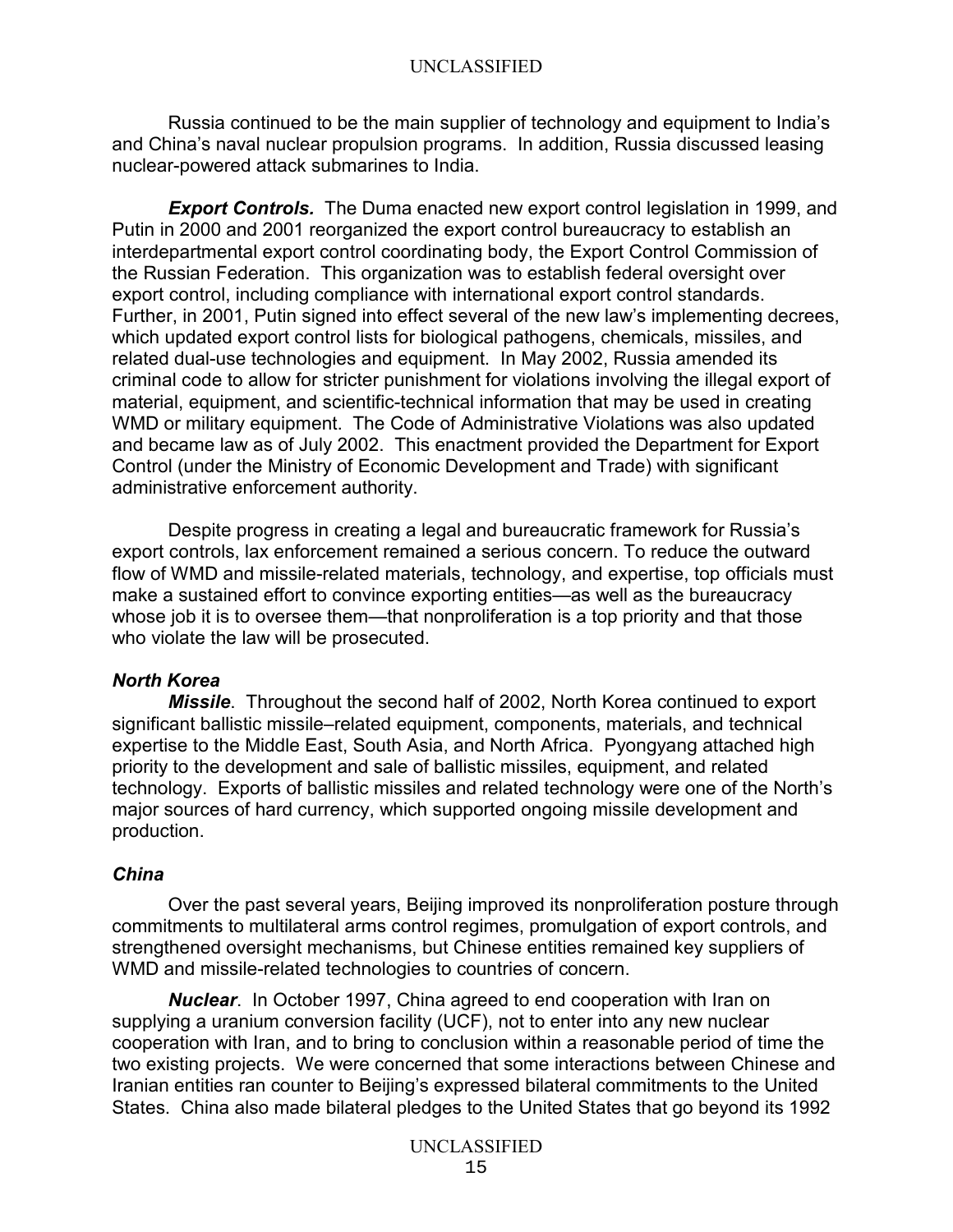NPT commitment not to assist any country in the acquisition or development of nuclear weapons. For example, in May 1996, Beijing pledged that it would not provide assistance to unsafeguarded nuclear facilities. We cannot rule out, however, some continued contacts subsequent to the pledge between Chinese entities and entities associated with Pakistan's nuclear weapons program.

*Missile*. In November 2000, China committed not to assist, in any way, any country in the development of ballistic missiles that could be used to deliver nuclear weapons, and in August 2002, as part of its commitment, promulgated a comprehensive missile-related export control system, similar in scope to the Missile Technology Control Regime (MTCR) Annex. China is not a member of the MTCR, but on several occasions has pledged not to sell MTCR Category I systems.

However, Chinese entities continued to provide Pakistan and Iran with missilerelated technical and material assistance during the reporting period. Pakistan has also moved toward domestic serial production of solid-propellant SRBMs with the help of Chinese entities. Pakistan also needed continued Chinese entity assistance to support development of solid-propellant MRBMs. Ballistic missile-related assistance helped Iran move toward its goal of becoming self-sufficient in the production of ballistic missiles. In addition, firms in China provided dual-use missile-related items, raw materials, and/or assistance to several other countries of proliferation concern—such as Iran, Libya, and North Korea.

*Chemical*. Since 1997, the US imposed numerous sanctions against Chinese entities for providing material support to the Iranian CW program. Evidence during the current reporting period showed that Chinese firms still provided dual-use CW-related production equipment and technology to Iran. In October 2002, China promulgated new controls on biological items and updated chemical-related regulations, and now controls all major items on the Australia Group lists.

*Advanced Conventional Weapons*. China remained a primary supplier of advanced conventional weapons to Pakistan and Iran, and other countries. During the reporting period, Islamabad continued to negotiate with Beijing for China to build up to four frigates for Pakistan's navy.

## *Western European Countries*

Iran and Libya continued to approach entities in Western Europe and the US to provide needed acquisitions for their WMD and missile programs. Proliferators and associated networks continued to seek machine tools, spare parts for dual-use equipment, and widely available materials, scientific equipment, and specialty metals. Although western European countries strove to tighten export control regulations, Iran continued to successfully procure dual-use goods and materials from Europe. In addition, several Western European countries remained willing to negotiate ACW sales to Libya, India, Pakistan, and other countries in order to preserve their domestic defense industries.